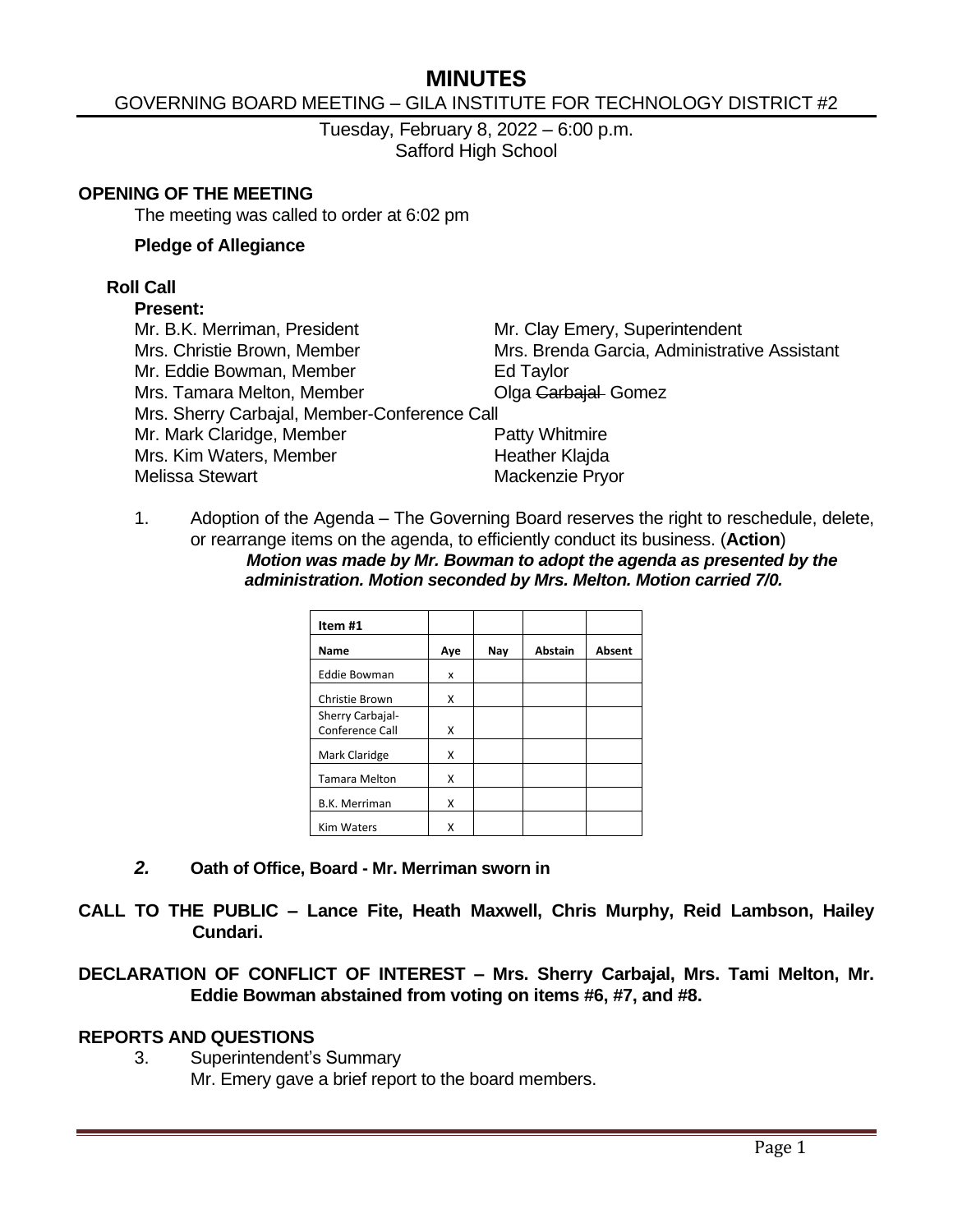## **CONSENT AGENDA – Action**

Approval of routine payroll and expense vouchers/routine matters

- 4. Approval of Minutes of the January 11, 2022, regular meeting.
	- Recommendation to approve/ratify financial matters**.**
		- A. Payroll and expense vouchers.
		- B. Cash balance reports.

*Motion made by Mr. Claridge to approve the consent agenda items as presented. Motion seconded by Mrs. Waters. Motion carried 7/0.*

| Item #4              |     |     |                |               |
|----------------------|-----|-----|----------------|---------------|
| Name                 | Aye | Nay | <b>Abstain</b> | <b>Absent</b> |
| <b>Eddie Bowman</b>  | x   |     |                |               |
| Christie Brown       | x   |     |                |               |
| Sherry Carbajal-     |     |     |                |               |
| Conference Call      | x   |     |                |               |
| Mark Claridge        | x   |     |                |               |
| <b>Tamara Melton</b> | x   |     |                |               |
| <b>B.K. Merriman</b> | x   |     |                |               |
| <b>Kim Waters</b>    | x   |     |                |               |

### **LEGAL/FINANCIAL**

#### **New Business**

- 5. Board Training (Discussion Only) **Hard copies for board training not received, will proceed once copies arrive.**
- 6. Discussion and approval of proposed additional funding to member districts to fund membership based on FY 2021 enrollment for FY 2022 and 2023, unless enrollment is equal to or higher than FY2021. **(Action) Motion made by Mrs. Brown to approve the proposed additional funding to member districts to fund membership based on FY 2021 enrollment for FY 2022 and 2023. Motion seconded by Mr. Claridge. Mrs. Sherry Carbajal, Mrs. Tami Melton and Mr. Eddie Bowman abstained. Motion carried 4/0.**

| Item#6                              |     |     |                |        |
|-------------------------------------|-----|-----|----------------|--------|
| <b>Name</b>                         | Aye | Nay | <b>Abstain</b> | Absent |
| <b>Eddie Bowman</b>                 |     |     | x              |        |
| Christie Brown                      | x   |     |                |        |
| Sherry Carbajal-<br>Conference Call |     |     | x              |        |
| Mark Claridge                       | x   |     |                |        |
| <b>Tamara Melton</b>                |     |     | X              |        |
| <b>B.K. Merriman</b>                | x   |     |                |        |
| <b>Kim Waters</b>                   | x   |     |                |        |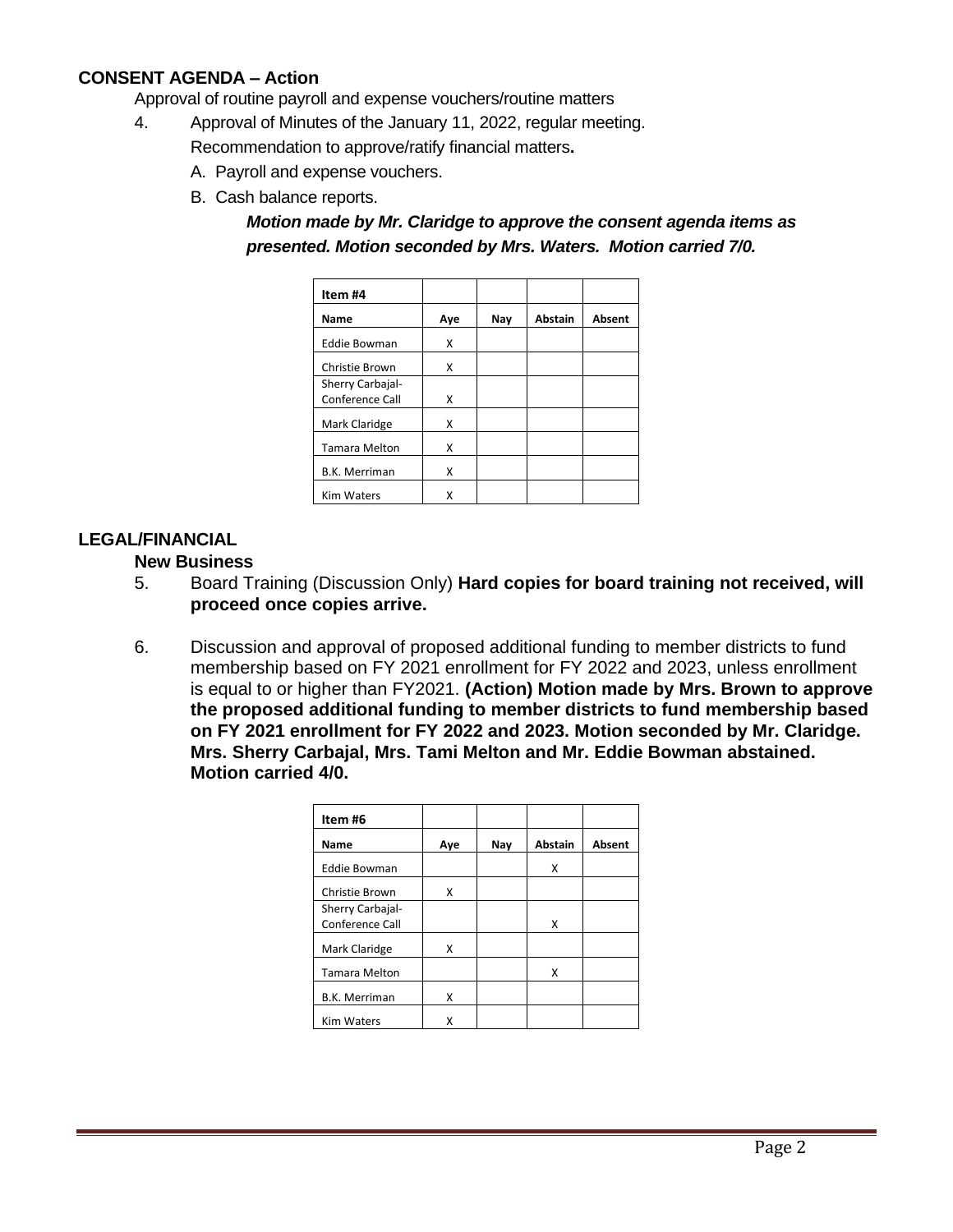7. Discussion and approval of proposed funding for new programs for the past five years in member districts at \$15,000/year for FY 2022 and FY 2023. **(Action) Motion made by Mr. Claridge to discuss and approve proposed funding for new programs for the past five years in member districts at \$15,000/year for FY 2022 and FY 2023. Motion seconded by Mrs. Brown. Mrs. Sherry Carbajal, Mrs. Tami Melton and Mr. Eddie Bowman abstained. Motion carried 4/0.**

| Item#7                              |     |     |                |        |
|-------------------------------------|-----|-----|----------------|--------|
| <b>Name</b>                         | Aye | Nay | <b>Abstain</b> | Absent |
| <b>Eddie Bowman</b>                 |     |     | X              |        |
| Christie Brown                      | x   |     |                |        |
| Sherry Carbajal-<br>Conference Call |     |     | X              |        |
| Mark Claridge                       | x   |     |                |        |
| <b>Tamara Melton</b>                |     |     | x              |        |
| <b>B.K. Merriman</b>                | x   |     |                |        |
| <b>Kim Waters</b>                   | x   |     |                |        |

8. Discussion and approval of increase of funding to member districts for central campus students from \$100 per student to \$500 per student for FY 2022 and FY 2023. **(Action)** *Motion made by Mrs. Brown to discuss and approve increase of funding to member districts for central campus students from \$100 per student to \$500 per student for FY 2022 and FY 2023. Motion seconded by Mr. Claridge. Mrs. Sherry Carbajal, Mrs. Tami Melton and Mr. Eddie Bowman abstained. Motion carried 4/0.*

| Item#8               |     |     |                |        |
|----------------------|-----|-----|----------------|--------|
| <b>Name</b>          | Aye | Nay | <b>Abstain</b> | Absent |
| <b>Eddie Bowman</b>  |     |     | x              |        |
| Christie Brown       | x   |     |                |        |
| Sherry Carbajal-     |     |     |                |        |
| Conference Call      |     |     | X              |        |
| Mark Claridge        | x   |     |                |        |
| <b>Tamara Melton</b> |     |     | x              |        |
| <b>B.K. Merriman</b> | x   |     |                |        |
| <b>Kim Waters</b>    | x   |     |                |        |

9. Discussion and approval of Chromebooks for SUSD (ECE, AG, Culinary). **(Action)** *Motion made by Mrs. Melton to discuss and approve Chromebooks for SUSD (ECE, AG, Culinary). Motion seconded by Mr. Claridge. Motion carried 7/0.*

| Item #9              |     |     |         |        |
|----------------------|-----|-----|---------|--------|
| Name                 | Aye | Nay | Abstain | Absent |
| <b>Eddie Bowman</b>  | Χ   |     |         |        |
| Christie Brown       | x   |     |         |        |
| Sherry Carbajal-     |     |     |         |        |
| Conference Call      | x   |     |         |        |
| Mark Claridge        | χ   |     |         |        |
| <b>Tamara Melton</b> |     |     |         |        |